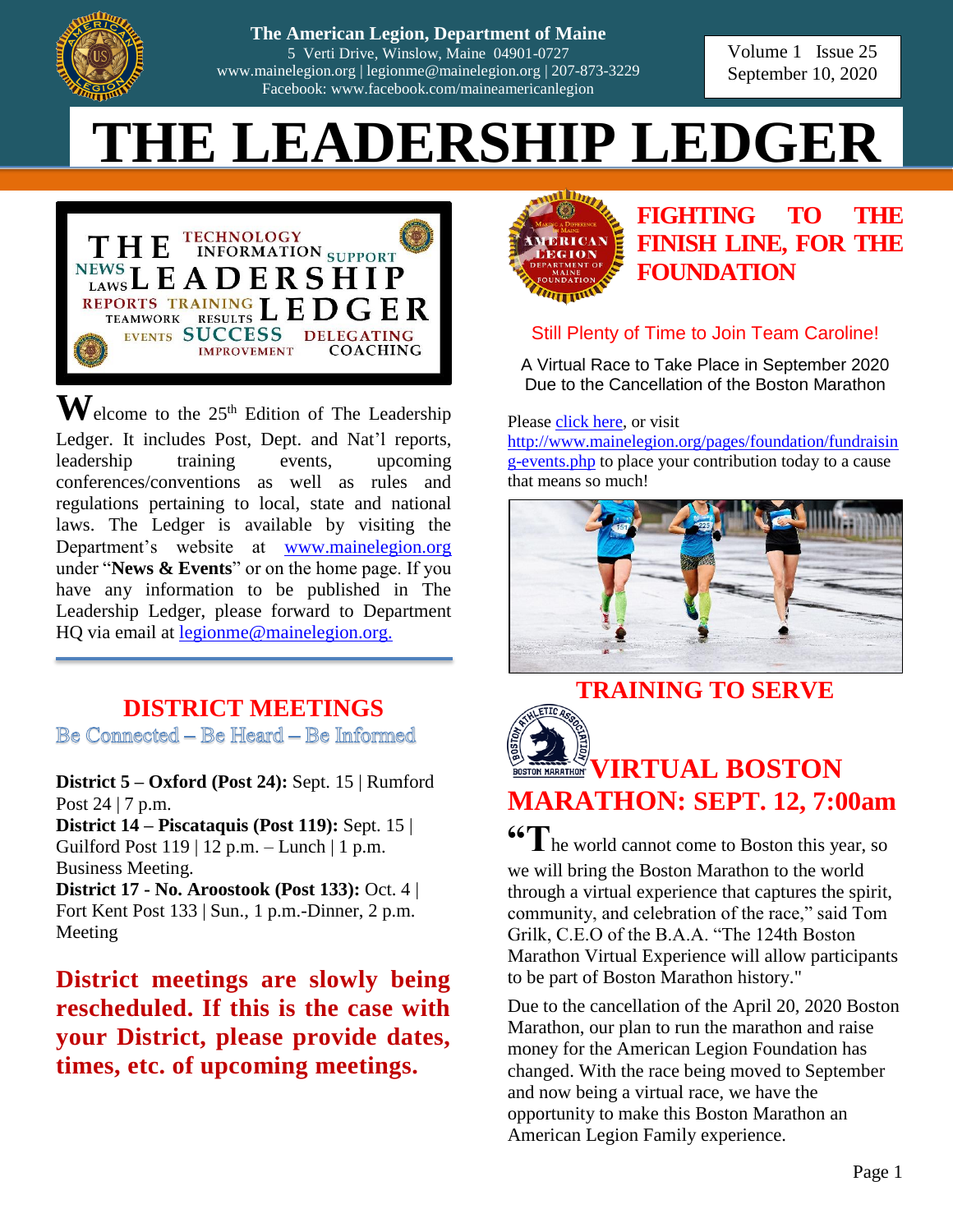The marathon has to be completed within 24 hours, but there is no other time limit for the completion of the 26.2 miles. With that giving us more flexibility, we would like to split the race up into 6 sections, one for each branch of the military (possibly add in flags representing the different parts of the American legion organizations) and finish with the American flag. During the beginning of each section, the runner will carry the flag for that branch of military, a cadence will be called, and other runners could join in during their chosen section. For more information and run route, click **[HERE.](http://www.mainelegion.org/pages/foundation/donate/fundraising-events.php)**

**A**s I reviewed the Leadership Ledger, I noticed the article about Caroline running the 26 mile Virtual Race. She has been preparing for this race in Boston since last year only to have it cancelled in April.

Now she will be running it here in Maine and has been training for over a year to support The American Legion Foundation.

So let me get to the bottom line. A young female veteran who also is a Legionnaire happens to join and wants to help our organization by running this event being supported by The American Legion. So how about a little support from each Posts in Maine, \$50 maybe \$100, maybe a member matches the Post and makes that \$50 into \$100. How about the Auxiliary and the Sons of the American Legion? How about the Legion Riders?

#### **LET'S SUPPORT CAROLINE NOW!!**

#### **DONATIONS-Foundation**

Peter Johnson-\$100; Ronda Lecompte-\$25; Sherree Paradis- \$100; Julie Dussinger-\$100; Peter Jabaut-\$100 Denise Tepler- \$50; David Tanguay-\$500; Joanne Ottman-\$50; Russell Jabaut- \$100; Joseph Yarmala-\$100; Nicolas Hamlin-\$1,000; Nancy Laffin-\$30; Jonathan Robertson-\$20; Tracy Grieves-\$40; Paul L'Heureux-\$500; Patricia Thurston-\$100; Jason Hall-\$50, Penobscot County District 13-\$48, Sherman Lahaie Jr.-\$100; John Perrino-\$100, Lloyd Woods-\$50, Eugene & Ellen Connolly-\$50, Franklin McKenzie-\$1,000, Kirk Thurston- \$100, Nancy Gillespie-\$200, Maureen Malley-\$40, Kirt Bunty- \$100.

#### **SHARE PATRIOT DAY || AMERICAN LEGION DAY EVENTS**

**Patriot Day.** For 19 years, American Legion Family members have led efforts in their

communities to honor and remember those who died during the 9/11 terrorist attacks in New York City, at the Pentagon and on United Flight 93 in Pennsylvania. Legion Family members conducting Patriot Day, Sept. 11, events are encouraged to share their stories and photos on [www.legiontown.org.](http://www.legiontown.org/)

# **American Legion Day is Sept.**

**16**. American Legion Day commemorates the granting of The American Legion's federal charter by Congress in 1919. Please share on [www.legiontown.org](http://www.legiontown.org/) how your posts, districts or departments are recognizing this day.

**Membership Workshop Materials**. The American Legion held its 57th annual National Membership Workshop virtually Aug. 3-6. Access the audio presentation files and PowerPoint slides for all eight sessions at [legion.org/training/membership.](https://www.legion.org/training/membership) Use these materials for training at all Legion levels.

> *The American Legion Sept. 04, 2020*

#### **MEANING OF THE AMERICAN LEGION EMBLEM**

Every part of The American Legion emblem has meaning. The emblem is laid upon the rays of the sun - giver of life, warmth and courage, and foe of the cold, darkness, fear and apprehension. In turn, each of the emblem's parts bears a meaning which no Legionnaire who wears the emblem should take lightly, and which he or she should know from the first moment it is put on. Why does the star signify constancy of purpose? Because the stars are fixed in the heavens. As the stars do not wander, so should The American Legion not wander from its fixed purposes. Further, the words "The American Legion" demand that the wearer "shall ever guard the sanctity of home and country and free institutions." There shines the emblem of The American Legio n - your badge of pride, distinction, honor and service. Please visit <https://www.legion.org/emblem> for full details of each element of the emblem.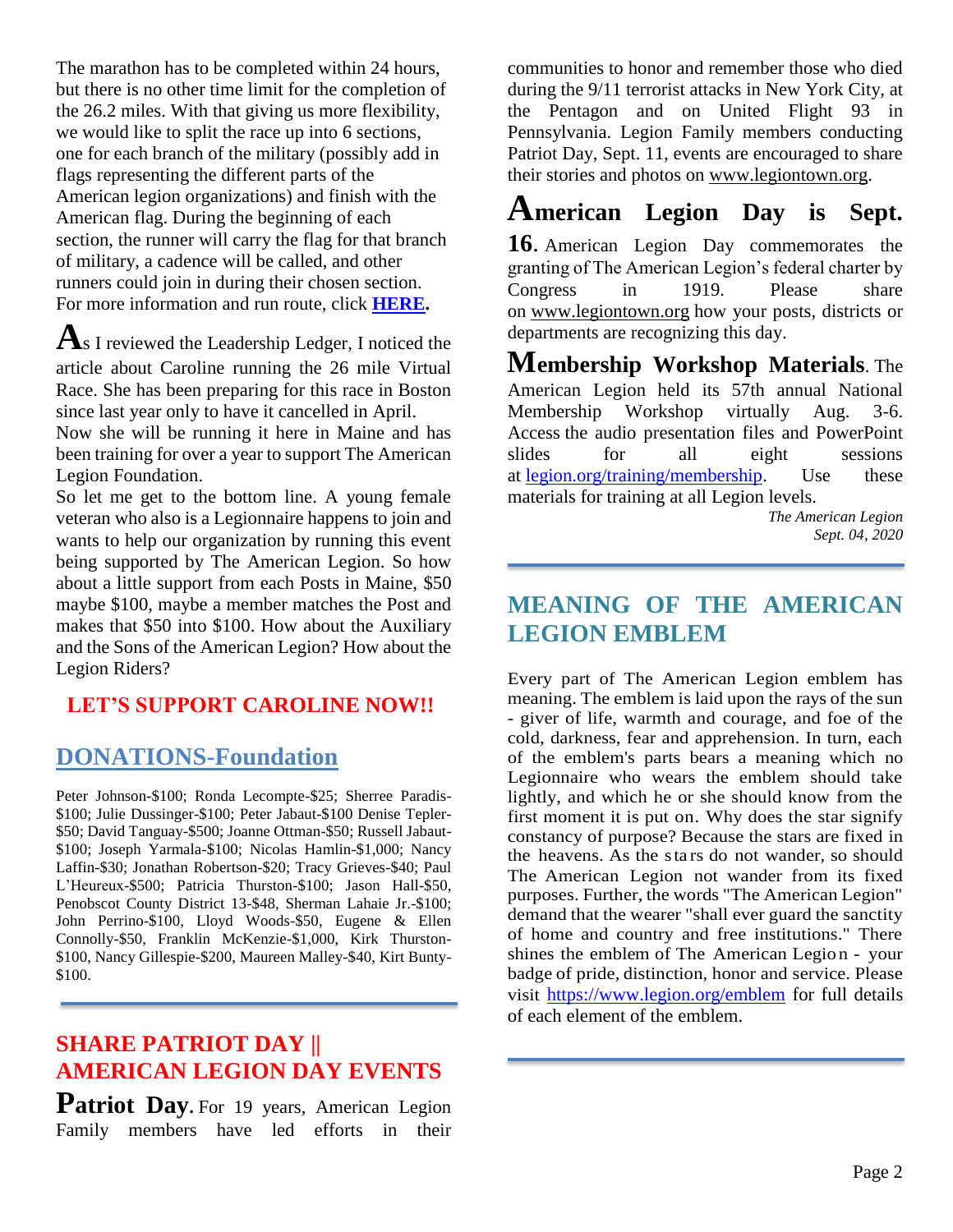#### **SEPTEMBER IS SUICIDE AWARENESS MONTH**

**T**his is to advise all concerned parties that the SILHOUETTE PROJECT is now taking reservations for 2021, first come first served only one meeting per month. Sponsored by the L/A Veterans council, American Legion Post 22, DAV Chapter 11, AM VETS, Post 6, VFW 9150 and 1603, Franco War Vets 31, Marine Corp. League, Purple Heart Assn., Gold Star Mothers…

To schedule the service members to attend your meeting or function, please contact JERRY DEWITT at  $\text{identity}$  idewitt@tcmhs.org, or call (C) 207-576-0376 | (H) 207-926-3240.

The project goal for 2021 is to have one silhouette in every VSO/ AMERICAN LEGION POST in Maine next year. You can pick the service member for display. The cost is \$125 per silhouette delivered.

*Jerry DeWitt, Chairman Maine Veterans Memorial Cemetery*



**AMERICAN LEGION DEPARTMENT OF MAINE FOUNDATION**  $(a 501(c)(3)$  nonprofit organization)

## **You Can Make a Difference! Show Your Support to Veterans in the State of Maine by Donating Today!**

**I**n these challenging times, we ask that you consider a donation to the American Legion Department of Maine Foundation.

Due to COVID-19 restrictions in Maine, an extremely important revenue stream has been greatly curtailed revenue that supports the daily operations of our service office at Togus VA.

Please consider a donation, regardless of size to keep operations running. You can donate online by clicking the DONATE TODAY button below or by visiting **[http://www.mainelegion.org/pages/foundation.php.](http://www.mainelegion.org/pages/foundation.php)**  You may also donate by mail. Checks should be made payable to American Legion Department of Maine Foundation and mailed to: American Legion Department of Maine Foundation, 5 Verti Drive, Winslow, ME 04901-0727.

Please make sure to provide your name and address so that we may send you a tax receipt.



#### **Thank you in advance for your generous contribution!**

The American Legion, Department of Maine Foundation is a non-profit  $501$  (c)(3) organization exclusively for charitable purposes including the making of distributions to organizations that qualify as exempt organizations described under

section  $501(c)(3)$  of the Internal Revenue code, or corresponding section of any future federal tax code. All donations to the foundation are taxdeductible under the United States Tax Code and Internal Revenue Service.

The Foundation's mission is to provide financial assistance, promote Americanism, Youth Programs, National Security, and Veterans Affairs & Rehabilitation that will enhance the lives of our Veterans, their families, children and communities in the State of Maine today and for future generations.

**THE MARINE CORPS IS STILL LOOKING FOR MORE FEMALE OFFICERS TO ATTEMPT ITS INFANTRY COURSE**

The Corps is looking for more female infantry officers, according to an administrative message released in early August.

The MARADMIN was directed at active duty female company grade officers who joined the Corps before the infantry field was opened to women in 2016.

It looks to give early career officers a chance to lateral move from their current military occupational specialty into the infantry field, in the hopes of boosting the number of female infantry captains and lieutenants.

"There is a cohort of company grade officers who were not given an opportunity to compete for the 0302 MOS during their time at The Basic School due to policies that restricted women from serving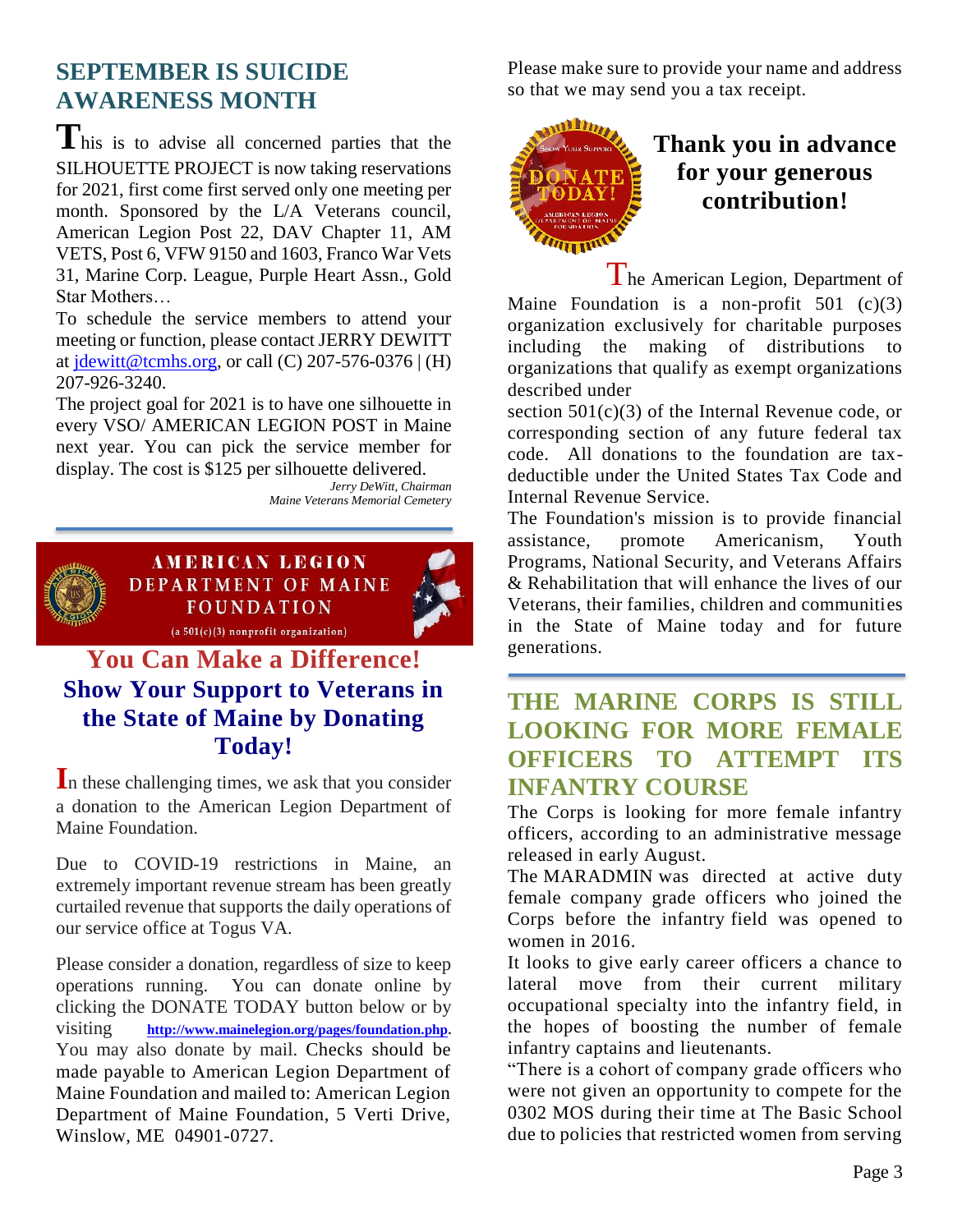in the infantry and other combat arms," Yvonne Carlock, a spokeswoman with Marine Corps Manpower and Reserve Affairs, told Marine Corps Times in a Monday email.

The Marine Corps does not have a target for how many female Marines it hopes will attempt the Infantry Officer Course, Carlock said in the email.

There is no infantry officer shortage, she added, but the solicitation is part of Marine Corps Commandant Gen. David Berger's goal of increasing diversity among infantry officers.

In February Berger took to Twitter to make a call for more company grade female infantry officers.

But in the months since the tweets, little has changed when it comes to female Marines in the infantry.

Since 2016 only 11 female Marine officers have attempted the arduous 13-week infantry officer course and only two have passed, one earning the 0302 military occupational specialty and the other going on to become an 0203 ground intelligence officer, Carlock told Marine Corps Times.

The first female Marine to pass the course, Marina Hierl, already has the left the Marine Corps as a captain, leaving it with no active female platoon leaders, Marine Corps Times previously reported.

The second female Marine to graduate from the course currently is serving as the assistant intelligence officer for 7th Marines, Maj. Kendra Motz, a spokeswoman for the 1st Marine Division, told Marine Corps Times in a Wednesday email.

To be eligible for the lateral move, female Marine officers must have graduated from The Basic School before January 2016, when they did not have the opportunity to attempt IOC.

Marines with the MOS of naval aviator or unmanned aircraft systems officer are not eligible for the lateral move attempt, according to the MARADMIN.

Officers who have been considered for promotion to major are also barred from attempting IOC, the MARADMIN said.

Those interested and eligible have until Sept. 30 to submit their packets. The course will begin in January 2021.

Those who are accepted into the program will be sent to the Marines awaiting training platoon at TBS 45 days to 60 days before the IOC course starts to help "refresh perishable tactical and field skills as well as critical combat and physical conditioning," the MARADMIN said.

If the female officers earn the 0302 MOS they will incur a 36 month service obligation.

*Marinecorpstimes.com August 2020*

#### **MAINE LEGION COLLEGE CLASS FOR 2020**

| <b>Date</b> | <b>Time</b> | Location |
|-------------|-------------|----------|
|             |             |          |

**Sept. 26 & 27 8:30 a.m. Dept. H.Q.**

**P**hysical distancing set up & Wearing Masks are encouraged (if possible).

#### **FINDING HELP IN MAINE IS EASIER THAN EVER WITH 211MAINE.ORG**



*[Department of Health and Human Services,](http://r20.rs6.net/tn.jsp?f=001VgrjbNvXeVCsmXWXeMSlfLGtTbmHNmSL-nuUnUKVUVme5J7tmBGN5zpuCQ9yG7pieiNs8aIVFCgVZ8oWoYSXj7yALTgixr1IUu9DfPJ45FZcFLQaRgh3XdWiFS-kAJgmWFW9qtbqQG5Cl3YYELZSAQ==&c=RU1LV7tbyg2FYoj0d2-InivorFfJx3uZXb_eQOZReatlNZrS0jUzng==&ch=ZowNGhWKz7RFkPm-5lBJqek_1WZidBRXj2eqkZ9jy-K0xd1a5ZBFjg==) and [The](http://r20.rs6.net/tn.jsp?f=001VgrjbNvXeVCsmXWXeMSlfLGtTbmHNmSL-nuUnUKVUVme5J7tmBGN5zjH2gsaj6YfvRBo21l57-V_nRz-TOQ02BiuRNxH_A4dOpd44BSFnJdHbNwfYwtlHRAsUx5GRLwu0atrNsLOFkKt8dssPnSSmbuU2_3INS4w&c=RU1LV7tbyg2FYoj0d2-InivorFfJx3uZXb_eQOZReatlNZrS0jUzng==&ch=ZowNGhWKz7RFkPm-5lBJqek_1WZidBRXj2eqkZ9jy-K0xd1a5ZBFjg==)  [Opportunity Alliance](http://r20.rs6.net/tn.jsp?f=001VgrjbNvXeVCsmXWXeMSlfLGtTbmHNmSL-nuUnUKVUVme5J7tmBGN5zjH2gsaj6YfvRBo21l57-V_nRz-TOQ02BiuRNxH_A4dOpd44BSFnJdHbNwfYwtlHRAsUx5GRLwu0atrNsLOFkKt8dssPnSSmbuU2_3INS4w&c=RU1LV7tbyg2FYoj0d2-InivorFfJx3uZXb_eQOZReatlNZrS0jUzng==&ch=ZowNGhWKz7RFkPm-5lBJqek_1WZidBRXj2eqkZ9jy-K0xd1a5ZBFjg==) as the Contact Center Partner August 27, 2020*

**Maine—**211 Maine and the United Ways of Maine are pleased to announce the launch of a redesigned website, [211Maine.org.](http://r20.rs6.net/tn.jsp?f=001VgrjbNvXeVCsmXWXeMSlfLGtTbmHNmSL-nuUnUKVUVme5J7tmBGN55CEcd8Kahqj-vj3z9uZPgznI6gZLdiECvwINA_qFGFkhLRHuseQraNLk-Ht88rFeieND5Y8_muJbRnP6U02HSM=&c=RU1LV7tbyg2FYoj0d2-InivorFfJx3uZXb_eQOZReatlNZrS0jUzng==&ch=ZowNGhWKz7RFkPm-5lBJqek_1WZidBRXj2eqkZ9jy-K0xd1a5ZBFjg==) Finding help for complex needs like shelter, substance use, mental health, or food access can be challenging. Fortunately, 211 Maine is available to all Mainers, and now accessible through a new, user friendly website enabling visitors to initiate a search for help, day or night.

211 Maine is a free, confidential resource for people of all ages to access local health and human services information. People can find help in their area by dialing 211 and talking with a trained and friendly specialist, by texting their zip code to 898-211, or by searching the now improved online directory at [211Maine.org.](http://r20.rs6.net/tn.jsp?f=001VgrjbNvXeVCsmXWXeMSlfLGtTbmHNmSL-nuUnUKVUVme5J7tmBGN55CEcd8Kahqj-vj3z9uZPgznI6gZLdiECvwINA_qFGFkhLRHuseQraNLk-Ht88rFeieND5Y8_muJbRnP6U02HSM=&c=RU1LV7tbyg2FYoj0d2-InivorFfJx3uZXb_eQOZReatlNZrS0jUzng==&ch=ZowNGhWKz7RFkPm-5lBJqek_1WZidBRXj2eqkZ9jy-K0xd1a5ZBFjg==)

"Sometimes finding the right resources can be overwhelming," said Liz Cotter Schlax, United Way of Greater Portland President and CEO and President of the 211 Maine Board of Directors. "The new 211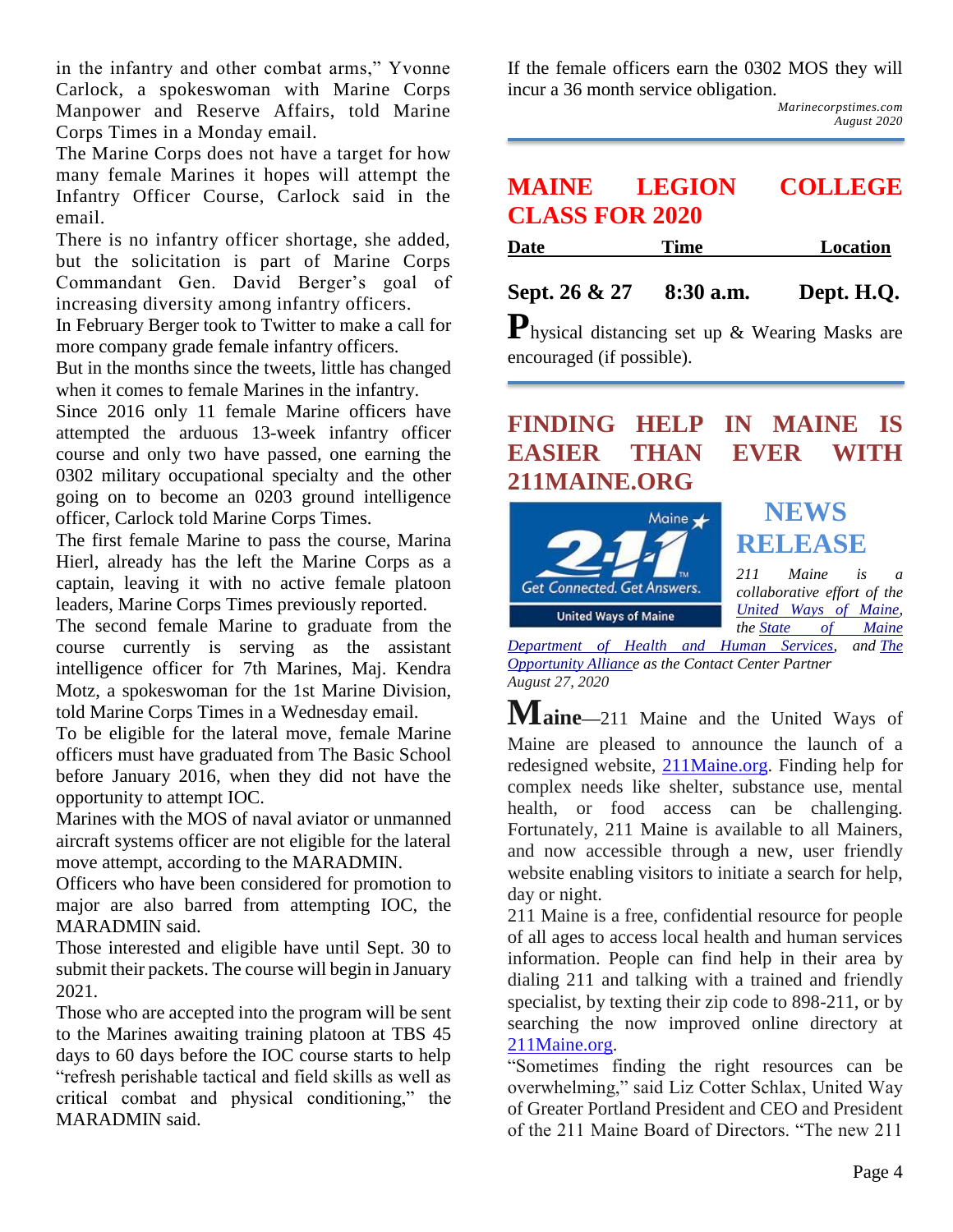Maine website will improve access to communitybased resources and programs by making it easier for people to find the services they need when they need them."

The new design prioritizes the user. The changes improve the search experience with features such as pre-populated search buttons and filtering options. Search results can now be filtered based on key factors like insurance level or veteran status. While the look and feel of the search have changed, the same statewide information about health and human services is available.

"While 211 Specialists are available here in Maine any time of day or night to talk or text with people, not everyone is willing to start their search for help by asking someone," shared Nikki Busmanis, 211 Maine Program Manager. "Many people want to begin looking on their own online and searching the 211 website."

Since 2006 when 211 Maine became a statewide service, over 800,000 calls for assistance have been received. 211 fields thousands of calls every month from people looking for help for themselves or someone they know. In collaboration with the State of Maine, 211 Maine became a primary source of information for COVID-19 in March, tripling the number of incoming calls. For more information, please contact Nikki Busmanis, 211 Maine, [nbusmanis@211maine.org](mailto:nbusmanis@211maine.org)



#### **AMERICAN LEGION HISTORICAL FACTS**

Sept. 1, 1966: At The American Legion National Convention in Washington, D.C., delegates vote to extend membership eligibility to veterans who received honorable discharges since Aug. 5, 1964, welcoming in the Vietnam War generation.

**Sept. 3, 1997:** At the 79th National Convention in Orlando, Fla., Cpl. William T. Rhodes of Huntingdon, Pa., receives the first-ever American Legion National Law Enforcement Officer of the Year Award.

**Sept. 3, 1981:** The American Legion National Convention in Honolulu, Hawaii, passes a resolution stating the organization's policy on Agent Orange, which by this time has been linked to numerous cancers and other illnesses contracted by Vietnam War veterans, along with birth defects among their children. Deadly dioxin in the chemical mix of Agent Orange is blamed, and The American Legion urgently supports studies "to proceed without delay using all resources available to ascertain with scientific validity the effects of Agent Orange on veterans who were exposed to it during their active military service." The Legion calls for the studies to be conducted by independent scientific authorities, not by the UCLA School of Public Health, commissioned under a 1981 contract with the VA. The Legion resolution reveals that veterans suffering with conditions presumably linked to Agent Orange have filed for VA benefits but that "very few claims for service connection have been granted… (and) a significant number of Vietnam veterans have expressed displeasure with the manner in which they were attended to during their Agent Orange examinations at VA medical facilities." The resolution calls for an independent epidemiological study, a mechanism to establish presumption of service connection for certain disabilities traced to Agent Orange exposure, close monitoring of the long-term health effects of exposed veterans and proper treatment during VA examinations.

**Aug. 31, 1989:** In just 60 days, The American Legion completes the collection of more than 1 million signatures on a petition supporting a constitutional amendment to protect the U.S. flag from deliberate acts of desecration.

**Aug. 30, 2001:** Less than two weeks before the terrorist attacks that lead the United States back to war, The American Legion National Convention approves a resolution to rekindle the Blue Star Service Banner of earlier decades for display by families of deployed military personnel.

**Aug. 31, 2017:** The American Legion's seven-yearold national amateur radio exceeds more than 3,200 members operating at more than 30 local posts, making it one of the largest ham radio networks in the nation. The American Legion Amateur Radio Club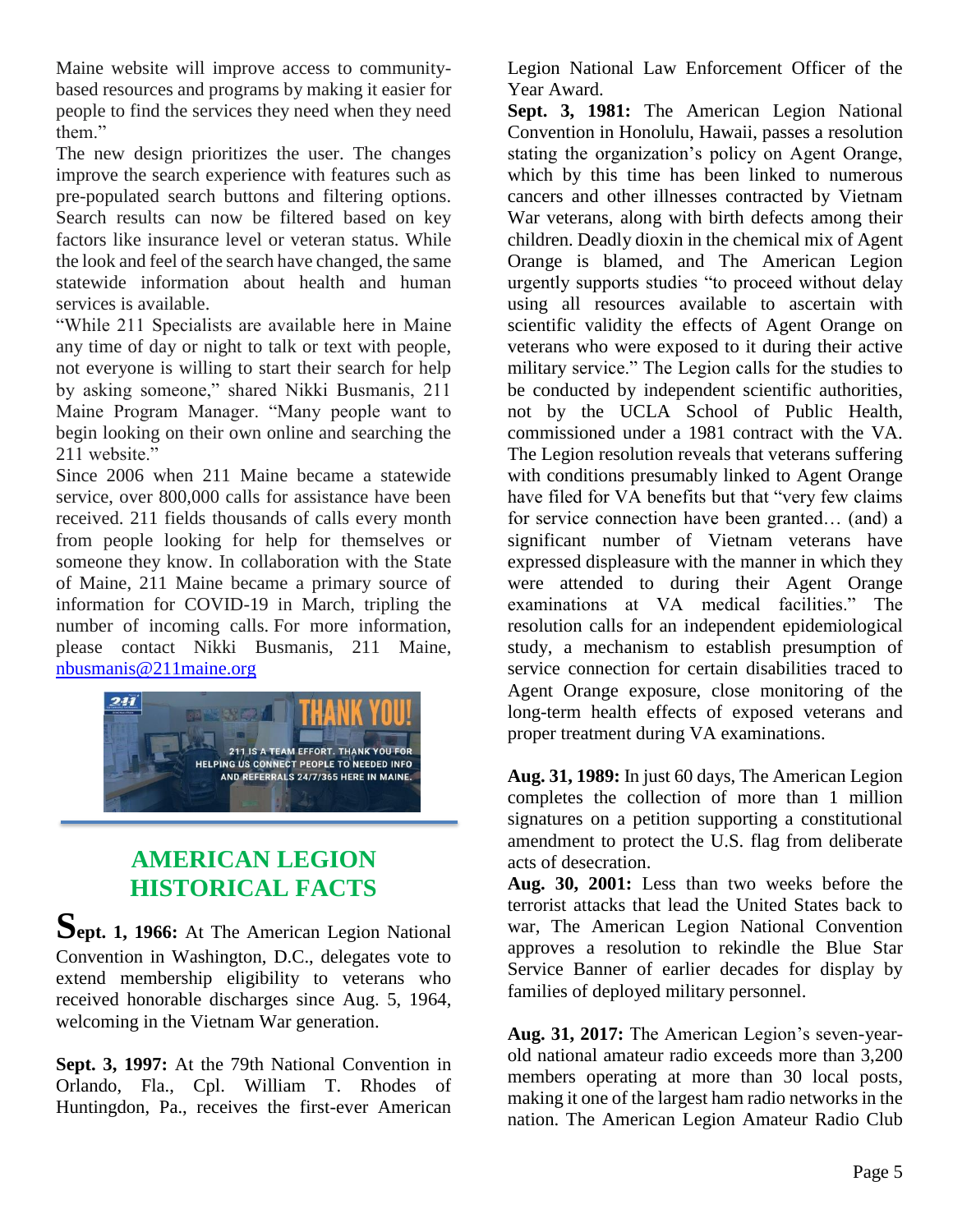has regular broadcasting events throughout the year and promotes the program to assist with local natural disaster preparedness operations.

#### **VETERAN PROPERTY TAX EXEMPTION - DO YOU QUALIFY?**

**Property Tax Exemptions for Veterans**.

Recently, there have been many inquiries about the Veteran Property Tax Exemption offered by the State of Maine. The "Veteran Exemption" is a \$6,000 tax credit that is available to the following veterans:

1. A veteran who served during a recognized war period **and** is 62 years or older;

2. **or**, is receiving 100% disability as a Veteran;

3. **or**, became 100% disabled while serving, is eligible for a \$6,000 exemption.

Maine Revenue Services also has a very helpful flowchart available on their website that can help determine if you are eligible for the "Veteran Exemption". The flowchart can be found [here.](https://iqconnect.lmhostediq.com/IQExtranet/iqClickTrk.aspx?&cid=MaineVets&crop=14209.5291981.5011068.7014287&report_id=&redirect=https%3a%2f%2fwww.maine.gov%2frevenue%2fpropertytax%2fsidebar%2fvetflowchart.pdf&redir_log=040695923132473)

If you are eligible, you may apply by completing the following [application.](https://iqconnect.lmhostediq.com/IQExtranet/iqClickTrk.aspx?&cid=MaineVets&crop=14209.5291981.5011068.7014287&report_id=&redirect=https%3a%2f%2fwww.maine.gov%2frevenue%2fforms%2fproperty%2fapps%2fveteranapp.pdf&redir_log=548464020415456)

#### **CAR DONATION FUNDRAISING PROGRAM**

**O**wners of unused vehicles can donate them for possible tax credit and benefit Veterans in the state of Maine.

This is a free, convenient service for converting that extra car, truck, or RV into a tax deductible donation. Our affiliate program makes sure your vehicle is properly handled so you get your tax deduction and Veterans in Maine get the benefit of your donation. You can currently donate online by visiting www.vdac.com, or call 877-999-8322 to make your donation. For more information, contact The American Legion, Department of Maine at 207-873- 3229 or via email at

[www.legionme@mainelegion.org.](http://www.legionme@mainelegion.org)





Endorsed By Your American Legion

Who We Are: We're excited to announce our partnership with the Legionnaire Insurance Trust, joining the ranks of those dedicated to assisting the men and women who answered the call to serve our country.

As a valued member of your American Legion Department, you have access to a variety of services and discounts. The goal is simple—to help you and your fellow Legionnaire when you need it most.

Because of the current challenges we now face, it's even MORE important that you feel safe living at home. Our passion is helping you live a healthy, active, and safe life at home. That is why we've created a place where you can find home medical equipment products that make a direct, positive difference.

PLUS, we deliver your orders right to your door, so there is no need to leave your home!

**What We Offer:** Whether you worry about slippery bathroom floors, getting in and out of a vehicle, or managing pain that never seems to go away, we have you covered.

**How You Benefit:** Being a member your American Legion Department means you receive a unique discount on many of the hoe products and services we offer.

*Follow these simple steps to take advantage of this offer:*

\*\*Visit<https://lit.hlathome.com/members/> to set up an account.

\*\*Use the special access code LIT-37993 (this gives you access to your discount--DON'T SKIP THIS STEP)

\*\*Once your account is setup, find the items you need and add them to your cart.

\*\*Check out and wait for your items to be delivered right to your door!

*The Healthy Living at Home Team*

# **MILITARY TRIVIA:**

**Q:** What State has produced more "Commandersin-Chief", than any other State in the Union? *Submitted by Dwayne Hatfield, Mars Hill Post 118*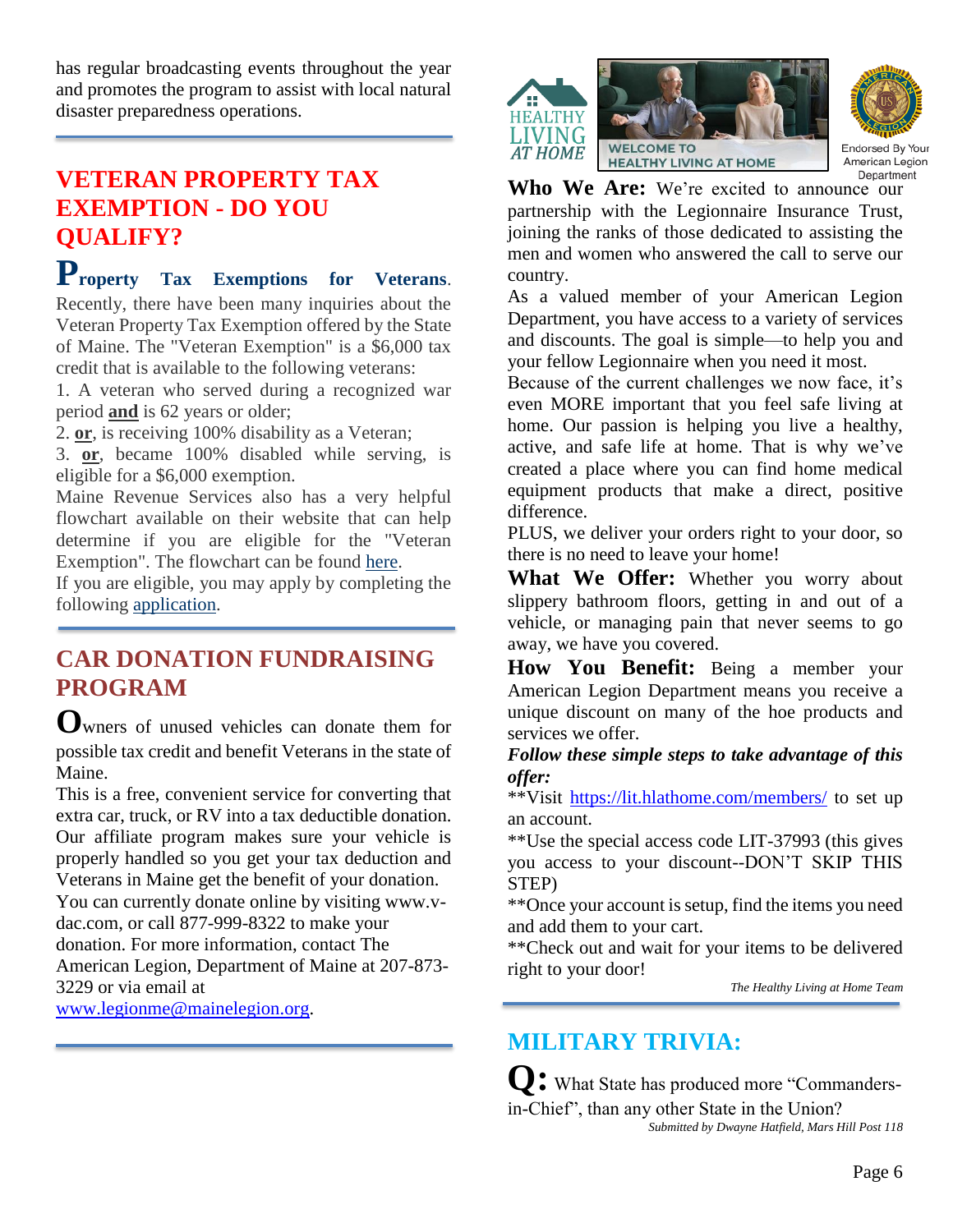**2020 Fall Conference, due to take place September 19, has been cancelled due to COVID-19**

#### **YOUR VIRTUAL MEETING OPTIONS**

**A**s social distancing guidelines continue, American Legion departments, districts and posts face challenges with conducting meetings. There are many options for holding virtual meetings where participants can join in remotely, contribute to the discussion, vote and participate in other ways as they would if they were in the same room.

**Uberconference:** Number of participants (10); Length of meetings (40 minutes); Ability to raise hand (No); Ability to call in (Yes); Video capabilities (Yes); and Ability to share documents (Yes).

**FreeConferenceCall:** Number of participants (1,000); Length of meetings (6 hours); Ability to raise hand (No); Ability to call in (Yes); Video capabilities (Yes); and Ability to share documents (No).

**Zoom:** Number of participants (100); Length of meetings (40 minutes); Ability to raise hand (Yes); Ability to call in (Yes); Video capabilities (Yes); and Ability to share documents (Yes).

**Webex:** Number of participants (100); Length of meetings (Unlimited); Ability to raise hand (Yes); Ability to call in (Yes); Video capabilities (Yes); and Ability to share documents (Yes).

For full article, follow this link… [https://www.legion.org/dispatch/248956/your](https://www.legion.org/dispatch/248956/your-virtual-meeting-options?fbclid=IwAR3zuo7G2udRbjgh4KCQDQdovtl1YFNp9kJjMuj1jk7NUzthXsEfv4NYZg4)[virtual-meeting-](https://www.legion.org/dispatch/248956/your-virtual-meeting-options?fbclid=IwAR3zuo7G2udRbjgh4KCQDQdovtl1YFNp9kJjMuj1jk7NUzthXsEfv4NYZg4)

[options?fbclid=IwAR3zuo7G2udRbjgh4KCQDQdo](https://www.legion.org/dispatch/248956/your-virtual-meeting-options?fbclid=IwAR3zuo7G2udRbjgh4KCQDQdovtl1YFNp9kJjMuj1jk7NUzthXsEfv4NYZg4) [vtl1YFNp9kJjMuj1jk7NUzthXsEfv4NYZg4](https://www.legion.org/dispatch/248956/your-virtual-meeting-options?fbclid=IwAR3zuo7G2udRbjgh4KCQDQdovtl1YFNp9kJjMuj1jk7NUzthXsEfv4NYZg4)

The American Legion Dispatch

#### **[CORONAVIRUS \(COVID-19\) –](http://www.mainelegion.org/pages/news-events/covid-19-info.php) [INFORMATION](http://www.mainelegion.org/pages/news-events/covid-19-info.php)**

**For a complete listing of up-to-date information, cancellations and rescheduled events, please visit [www.mainelegion.org](http://www.mainelegion.org/) or click the following link: [CORONAVIRUS \(COVID-19\) –](http://www.mainelegion.org/pages/news-events/covid-19-info.php)**

**INFORMATION** *[Including Cancellations &](http://www.mainelegion.org/pages/news-events/covid-19-info.php)  [Rescheduled Events](http://www.mainelegion.org/pages/news-events/covid-19-info.php)*



#### **THE 13 DETACHMENT COMMITTEE TO ELECT**

#### **RICHARD L. HUNTLEY NATIONAL VICE COMMANDER**

#### **Eastern Region of the Sons of The American Legion** Ladies and Gentlemen,

I would like to introduce to you our newest Candidate for high office of the Sons of The American Legion National Vice Commander. He has served as Squadron Commander, District Commander, many of Detachment offices including Detachment Commander. Currently he serves as our National Executive Committeeman, our own Richard "Dickie" Huntley.

I am recalling my own campaign for National Vice Commander and can tell you that it requires quite a bit of funds to pursue this high office in the Sons of The American Legion. It took \$10,000.00 to successfully achieve that goal. It remains the going rate and obviously he won't be able to do this alone and will need some help from the entire Department Maine American Legion Family.

I am asking that all squadrons send a donation to Dickie or if your Squadron can run a fundraiser or raffle on his behalf. If all Squadrons, or even perhaps Units or even Posts could assist in any way it would be greatly appreciated. You will see some fundraisers being advertised from our committee from time to time and would appreciate your involvement in that.

Please send all funds to Richard Huntley at 38 Whale Cove Rd., Machiasport, ME 04655.

As a matter of fact, we have T- Shirts available. The image shown here shows the front and back of the t-shirt. They are available in Forest Green and Navy Blue and cost \$20.00 apiece. Get every color. I think in the future there will be polo shirts in those colors but are not available yet.

I am very pleased to be able to give you this news and hope for your support for this candidate. It is not often that we, in the State of Maine, have the opportunity to assist one of our own to aspire to this lofty goal. I am positive that he will perform well and with our support he should represent this Detachment in an admirable way

If you should have a fundraising event or would like a visit from Dickie or myself, feel free to contact him or me Don Allisot, P O Box 438, Woolwich, ME. 04579, Phone (207) 751-2109.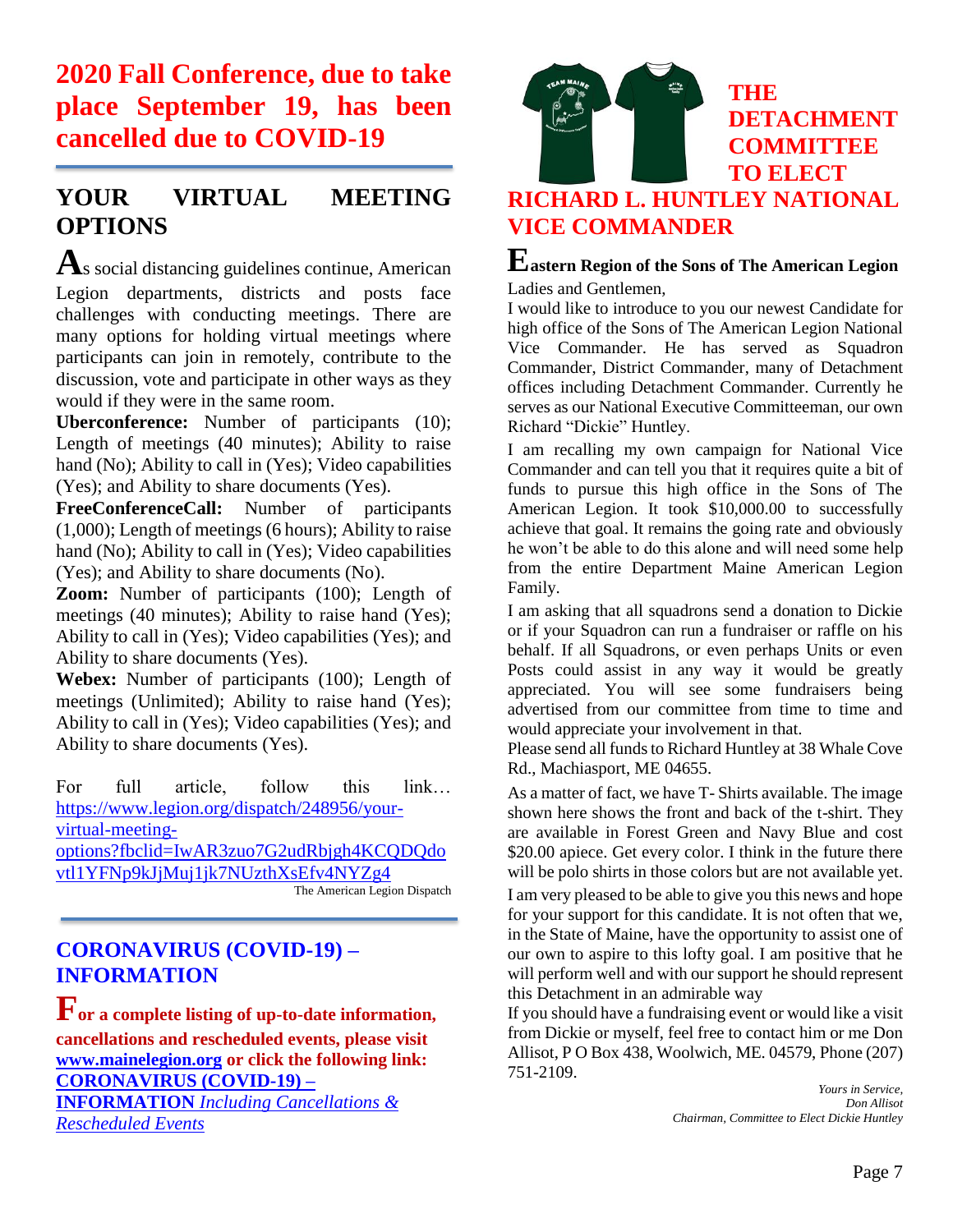## **PAST COMMANDERS CLUB**

**I**f you are a Past Post Commander of The American Legion, Department of Maine and have not yet paid your annual dues to the Past Commander Club in support of the James V. Day Scholarship, please do so as soon as possible by filling out the attached form or visit

<http://www.mainelegion.org/pages/formsapplications.php> and click on the [Past Commanders Club \(Fillable\)](http://www.mainelegion.org/media/LEADERSHIP_LEDGER/PCC_2018_FILLABLE_2.pdf) form. Mail form along with \$2.00 per member to The American Legion, Past Commanders Club, 5 Verti Drive, Winslow, Maine 04901-0727. It is because of you, and the members and officers of your Post that The American Legion, Department of Maine can authorized 2 students to receive a \$500 scholarship each year. Thank you for your support!

# **PAST COMMANDERS CLUB DUES**

Thank you to the following posts who sent in their dues to sponsor James V. Day Scholarship:

| Post $19 -$ Sanford                           | Post 20 - Brunswick      |
|-----------------------------------------------|--------------------------|
| Post 24 - Rumford                             | Post 34 - Tenants Harbor |
| Post $35 -$ So. Portland Post $40$ - Winthrop |                          |
| Post 41 - Milo                                | Post 49 - Van Buren      |
| Post 50 - Unity                               | Post $54$ – Wiscasset    |
| Post 58 - Buckfield                           | Post 59 – Pembroke       |
| Post 72 - So. Paris                           | Post $94 -$ Greenville   |
| Post 181 - Litchfield                         | Post $132 -$ Richmond    |
| Post 147 - Madawaska                          | Post $148 -$ Windham     |
| Post $153 -$ Auburn                           | Post $155 -$ Naples      |
| Post 157 – Stockton Springs                   | Post 197 – Westbrook     |
| Post $205 -$ Augusta                          | Post $207 -$ Trenton     |
| Post $216$ – Phippsburg                       |                          |
|                                               |                          |

#### **VETERAN'S EMERGENCY FINANCIAL ASSISTANCE PROGRAM (VEFAP)**

**A**ttn: American Legion Posts in Maine. Do you know of a veteran in your community in need of assistance? Maybe someone who during these challenging times just needs a little help to keep them going? Worst of all how about that homeless veteran? How about the homeless veteran with children? If you do, we want to remind you all that The American Legion, Department of Maine can assist you to help these veterans during rough times. All you need to do

is call Department at 207-660-9324 or 207-873-3229, Ext. 3 and we will be in contact as soon as possible or visit [http://www.mainelegion.org/pages/resources/va](http://www.mainelegion.org/pages/resources/va-resources.php)[resources.php.](http://www.mainelegion.org/pages/resources/va-resources.php) Remember that this program can assist you to help others.



#### **COMPUTER SOFTWARE TIPS 101**

**C**omputer Software Tips 101 is a new section that will

appear in the Leadership Ledger to help those learn basic computer skills.

#### *Thinking You Lost A Document &/ Or File?*

**S**TEP 1: Often, your "lost" files are files that have simply been deleted - either accidentally or intentionally. Check your Windows **Recycle Bin**/**Trash**. You should check you **Recycle Bin/Trash** immediately, as continued write activity increases the possibility of an unrecoverable loss. For more information on how to use the Recycle Bin/Trash, please see the appropriate link for your operating system below.

- [●Windows 10](https://support.microsoft.com/en-us/help/4026350/windows-find-the-recycle-bin)
- [●Windows 8](https://support.microsoft.com/en-us/help/15057/windows-show-hide-recycle-bin)
- [●Windows 7](https://support.microsoft.com/en-us/help/15057/windows-show-hide-recycle-bin)

**S**TEP 2: If the missing or lost files cannot be located in your operating system's **Recycle Bin/Trash**, it is possible they haven't been deleted, but may be at a different location then you initially checked. Use the search function in your operating system to locate them.

To search for files on Windows, open File Explorer by clicking the **File Explorer** icon on your taskbar. It

may also be called **This PC**.